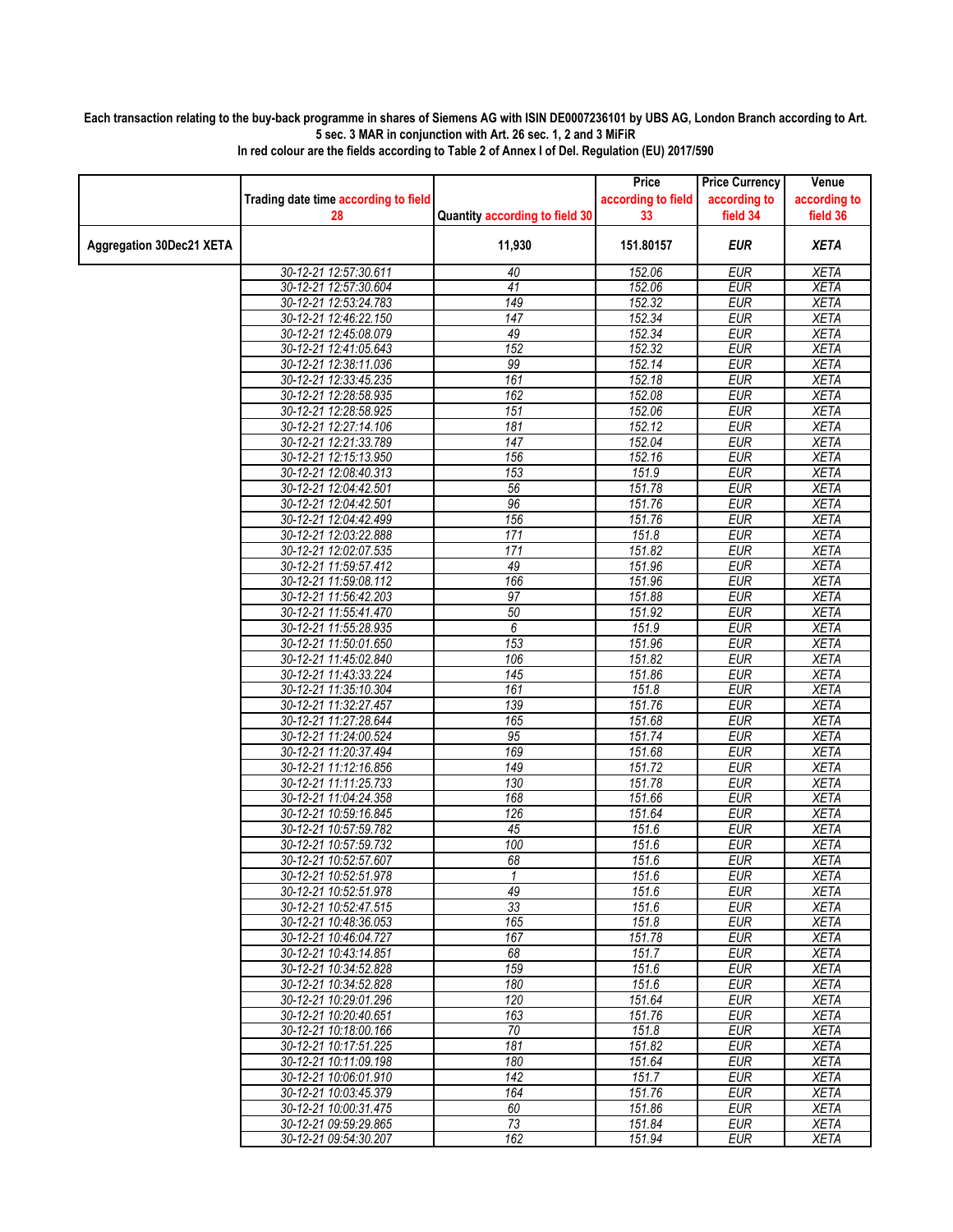| 30-12-21 09:50:14.839 | 114            | 151.92 | <b>EUR</b> | <b>XETA</b> |
|-----------------------|----------------|--------|------------|-------------|
| 30-12-21 09:46:46.976 | 168            | 152.02 | <b>EUR</b> | <b>XETA</b> |
| 30-12-21 09:43:38.473 | 65             | 152.02 | <b>EUR</b> | <b>XETA</b> |
| 30-12-21 09:37:16.720 | 143            | 151.98 | <b>EUR</b> | <b>XETA</b> |
| 30-12-21 09:35:43.541 | 168            | 151.94 | <b>EUR</b> | <b>XETA</b> |
| 30-12-21 09:33:23.093 | 52             | 152.04 | <b>EUR</b> | <b>XETA</b> |
| 30-12-21 09:31:23.305 | 108            | 151.92 | <b>EUR</b> | <b>XETA</b> |
| 30-12-21 09:28:35.356 | 50             | 151.82 | <b>EUR</b> | <b>XETA</b> |
| 30-12-21 09:26:55.806 | 60             | 151.76 | <b>EUR</b> | <b>XETA</b> |
| 30-12-21 09:19:56.900 | 157            | 151.74 | <b>EUR</b> | <b>XETA</b> |
| 30-12-21 09:19:49.865 | 155            | 151.72 | <b>EUR</b> | <b>XETA</b> |
| 30-12-21 09:14:52.894 | 161            | 151.78 | <b>EUR</b> | <b>XETA</b> |
| 30-12-21 09:10:00.149 | 124            | 152.02 | <b>EUR</b> | <b>XETA</b> |
| 30-12-21 09:06:39.213 | 174            | 151.86 | <b>EUR</b> | <b>XETA</b> |
| 30-12-21 09:04:49.757 | 45             | 151.8  | <b>EUR</b> | <b>XETA</b> |
| 30-12-21 09:03:27.592 | 96             | 151.66 | <b>EUR</b> | <b>XETA</b> |
| 30-12-21 09:00:30.108 | 40             | 151.66 | <b>EUR</b> | <b>XETA</b> |
| 30-12-21 09:00:30.108 | 126            | 151.66 | <b>EUR</b> | <b>XETA</b> |
| 30-12-21 08:58:17.641 | 50             | 151.66 | <b>EUR</b> | <b>XETA</b> |
| 30-12-21 08:56:47.730 | 12             | 151.68 | <b>EUR</b> | <b>XETA</b> |
| 30-12-21 08:51:15.752 | 177            | 151.54 | <b>EUR</b> | <b>XETA</b> |
| 30-12-21 08:51:15.752 | 3              | 151.54 | <b>EUR</b> | <b>XETA</b> |
| 30-12-21 08:48:16.223 | 50             | 151.62 | <b>EUR</b> | <b>XETA</b> |
| 30-12-21 08:46:22.656 | 160            | 151.62 | <b>EUR</b> | <b>XETA</b> |
| 30-12-21 08:46:22.647 | 167            | 151.6  | <b>EUR</b> | <b>XETA</b> |
| 30-12-21 08:43:54.962 | 50             | 151.54 | <b>EUR</b> | <b>XETA</b> |
| 30-12-21 08:39:23.492 | 170            | 151.4  | <b>EUR</b> | <b>XETA</b> |
| 30-12-21 08:38:49.442 | 40             | 151.36 | <b>EUR</b> | <b>XETA</b> |
| 30-12-21 08:35:00.869 | 147            | 151.54 | <b>EUR</b> | <b>XETA</b> |
| 30-12-21 08:34:14.787 | 179            | 151.58 | <b>EUR</b> | <b>XETA</b> |
| 30-12-21 08:32:24.197 | 50             | 151.6  | <b>EUR</b> | <b>XETA</b> |
| 30-12-21 08:30:06.560 | 102            | 151.86 | <b>EUR</b> | <b>XETA</b> |
| 30-12-21 08:22:12.181 | 167            | 151.82 | <b>EUR</b> | <b>XETA</b> |
| 30-12-21 08:22:12.176 | 177            | 151.8  | <b>EUR</b> | <b>XETA</b> |
| 30-12-21 08:21:17.404 | 50             | 151.86 | <b>EUR</b> | <b>XETA</b> |
| 30-12-21 08:18:33.677 | 111            | 151.74 | <b>EUR</b> | <b>XETA</b> |
| 30-12-21 08:18:33.677 | 45             | 151.72 | <b>EUR</b> | <b>XETA</b> |
| 30-12-21 08:18:33.671 | 40             | 151.72 | <b>EUR</b> | <b>XETA</b> |
| 30-12-21 08:18:33.670 | 107            | 151.72 | <b>EUR</b> | <b>XETA</b> |
| 30-12-21 08:18:25.444 | 132            | 151.74 | <b>EUR</b> | <b>XETA</b> |
| 30-12-21 08:18:07.584 | $\overline{7}$ | 151.72 | <b>EUR</b> | <b>XETA</b> |
| 30-12-21 08:14:32.177 | 67             | 151.72 | <b>EUR</b> | <b>XETA</b> |
| 30-12-21 08:14:32.177 | 100            | 151.72 | <b>EUR</b> | <b>XETA</b> |
| 30-12-21 08:12:56.369 | 50             | 151.82 | <b>EUR</b> | <b>XETA</b> |
| 30-12-21 08:10:02.701 | 162            | 151.6  | <b>EUR</b> | <b>XETA</b> |
| 30-12-21 08:06:49.948 | 164            | 151.46 | <b>EUR</b> | <b>XETA</b> |
| 30-12-21 08:04:31.392 | 158            | 151.64 | <b>EUR</b> | <b>XETA</b> |
| 30-12-21 08:02:01.375 | 31             | 151.48 | <b>EUR</b> | XETA        |
| 30-12-21 08:02:01.375 | 124            | 151.48 | <b>EUR</b> | <b>XETA</b> |
| 30-12-21 08:02:01.154 | 13             | 151.48 | <b>EUR</b> | <b>XETA</b> |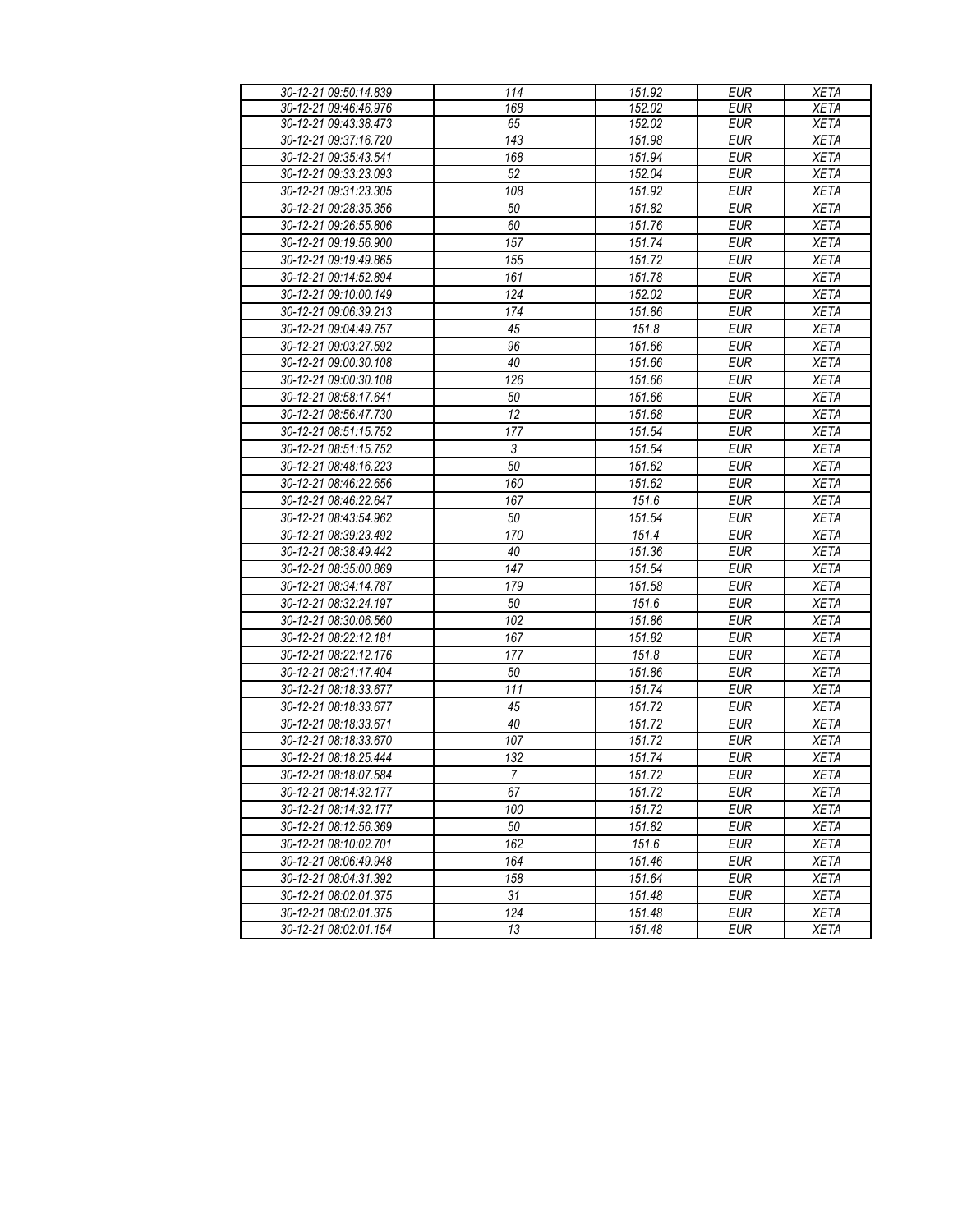**Each order relating to the buy-back programme above according to Art. 5 sec. 3 MAR in conjunction with Art. 25 sec. 1 and 2 MiFiR** 

**In red colour are the fields according to Table 2 of the Annex of Del. Regulation (EU) 2017/580; alternatively you may report the** 

| Date and Time according to field 9 | <b>Segment MIC code</b> | <b>Transaction price</b><br>according to field 16 according to field 28 | <b>Price currency according</b><br>to field 29 | <b>Buy-sell indicator</b><br>according to field 32 |
|------------------------------------|-------------------------|-------------------------------------------------------------------------|------------------------------------------------|----------------------------------------------------|
| 30-12-21 12:57:30.611              | <b>XETA</b>             | 152.06                                                                  | <b>EUR</b>                                     | <b>BUY</b>                                         |
| 30-12-21 12:57:30.604              | <b>XETA</b>             | 152.06                                                                  | <b>EUR</b>                                     | <b>BUY</b>                                         |
| 30-12-21 12:53:24.783              | <b>XETA</b>             | 152.32                                                                  | <b>EUR</b>                                     | <b>BUY</b>                                         |
| 30-12-21 12:46:22.150              | <b>XETA</b>             | 152.34                                                                  | <b>EUR</b>                                     | <b>BUY</b>                                         |
| 30-12-21 12:45:08.079              | <b>XETA</b>             | 152.34                                                                  | <b>EUR</b>                                     | <b>BUY</b>                                         |
| 30-12-21 12:41:05.643              | <b>XETA</b>             | 152.32                                                                  | <b>EUR</b>                                     | <b>BUY</b>                                         |
| 30-12-21 12:38:11.036              | <b>XETA</b>             | 152.14                                                                  | <b>EUR</b>                                     | <b>BUY</b>                                         |
| 30-12-21 12:33:45.235              | <b>XETA</b>             | $\overline{152}$ .18                                                    | <b>EUR</b>                                     | <b>BUY</b>                                         |
| 30-12-21 12:28:58.935              | <b>XETA</b>             | 152.08                                                                  | <b>EUR</b>                                     | <b>BUY</b>                                         |
| 30-12-21 12:28:58.925              | <b>XETA</b>             | 152.06                                                                  | <b>EUR</b>                                     | <b>BUY</b>                                         |
| 30-12-21 12:27:14.106              | <b>XETA</b>             | 152.12                                                                  | <b>EUR</b>                                     | <b>BUY</b>                                         |
| 30-12-21 12:21:33.789              | <b>XETA</b>             | 152.04                                                                  | <b>EUR</b>                                     | <b>BUY</b>                                         |
| 30-12-21 12:15:13.950              | <b>XETA</b>             | 152.16                                                                  | <b>EUR</b>                                     | <b>BUY</b>                                         |
| 30-12-21 12:08:40.313              | <b>XETA</b>             | 151.9                                                                   | <b>EUR</b>                                     | <b>BUY</b>                                         |
| 30-12-21 12:04:42.501              | <b>XETA</b>             | 151.78                                                                  | <b>EUR</b>                                     | <b>BUY</b>                                         |
| 30-12-21 12:04:42.501              | <b>XETA</b>             | 151.76                                                                  | <b>EUR</b>                                     | <b>BUY</b>                                         |
| 30-12-21 12:04:42.499              | <b>XETA</b>             | 151.76                                                                  | <b>EUR</b>                                     | <b>BUY</b>                                         |
| 30-12-21 12:03:22.888              | <b>XETA</b>             | 151.8                                                                   | <b>EUR</b>                                     | <b>BUY</b>                                         |
| 30-12-21 12:02:07.535              | <b>XETA</b>             | 151.82                                                                  | <b>EUR</b>                                     | <b>BUY</b>                                         |
| 30-12-21 11:59:57.412              | <b>XETA</b>             | 151.96                                                                  | <b>EUR</b>                                     | <b>BUY</b>                                         |
| 30-12-21 11:59:08.112              | <b>XETA</b>             | 151.96                                                                  | <b>EUR</b>                                     | <b>BUY</b>                                         |
| 30-12-21 11:56:42.203              | <b>XETA</b>             | 151.88                                                                  | <b>EUR</b>                                     | <b>BUY</b>                                         |
| 30-12-21 11:55:41.470              | <b>XETA</b>             | 151.92                                                                  | <b>EUR</b>                                     | <b>BUY</b>                                         |
| 30-12-21 11:55:28.935              | <b>XETA</b>             | 151.9                                                                   | <b>EUR</b>                                     | <b>BUY</b>                                         |
| 30-12-21 11:50:01.650              | <b>XETA</b>             | 151.96                                                                  | <b>EUR</b>                                     | <b>BUY</b>                                         |
| 30-12-21 11:45:02.840              | <b>XETA</b>             | 151.82                                                                  | <b>EUR</b>                                     | <b>BUY</b>                                         |
| 30-12-21 11:43:33.224              | <b>XETA</b>             | 151.86                                                                  | <b>EUR</b>                                     | <b>BUY</b>                                         |
| 30-12-21 11:35:10.304              | <b>XETA</b>             | 151.8                                                                   | <b>EUR</b>                                     | <b>BUY</b>                                         |
| 30-12-21 11:32:27.457              | <b>XETA</b>             | 151.76                                                                  | <b>EUR</b>                                     | <b>BUY</b>                                         |
| 30-12-21 11:27:28.644              | <b>XETA</b>             | 151.68                                                                  | <b>EUR</b>                                     | <b>BUY</b>                                         |
| 30-12-21 11:24:00.524              | <b>XETA</b>             | 151.74                                                                  | <b>EUR</b>                                     | <b>BUY</b>                                         |
| 30-12-21 11:20:37.494              | <b>XETA</b>             | 151.68                                                                  | <b>EUR</b>                                     | <b>BUY</b>                                         |
| 30-12-21 11:12:16.856              | <b>XETA</b>             | 151.72                                                                  | <b>EUR</b>                                     | <b>BUY</b>                                         |
| 30-12-21 11:11:25.733              | <b>XETA</b>             | 151.78                                                                  | <b>EUR</b>                                     | <b>BUY</b>                                         |
| 30-12-21 11:04:24.358              | <b>XETA</b>             | 151.66                                                                  | <b>EUR</b>                                     | <b>BUY</b>                                         |
| 30-12-21 10:59:16.845              | <b>XETA</b>             | 151.64                                                                  | <b>EUR</b>                                     | <b>BUY</b>                                         |
| 30-12-21 10:57:59.782              | <b>XETA</b>             | 151.6                                                                   | <b>EUR</b>                                     | <b>BUY</b>                                         |
| 30-12-21 10:57:59.732              | <b>XETA</b>             | 151.6                                                                   | <b>EUR</b>                                     | <b>BUY</b>                                         |
| 30-12-21 10:52:57.607              | <b>XETA</b>             | 151.6                                                                   | <b>EUR</b>                                     | <b>BUY</b>                                         |
| 30-12-21 10:52:51.978              | <b>XETA</b>             | 151.6                                                                   | <b>EUR</b>                                     | <b>BUY</b>                                         |
| 30-12-21 10:52:51.978              | <b>XETA</b>             | 151.6                                                                   | <b>EUR</b>                                     | <b>BUY</b>                                         |
| 30-12-21 10:52:47.515              | <b>XETA</b>             | 151.6                                                                   | <b>EUR</b>                                     | <b>BUY</b>                                         |
| 30-12-21 10:48:36.053              | <b>XETA</b>             | 151.8                                                                   | <b>EUR</b>                                     | <b>BUY</b>                                         |
| 30-12-21 10:46:04.727              | <b>XETA</b>             | 151.78                                                                  | EUR                                            | <b>BUY</b>                                         |
| 30-12-21 10:43:14.851              | <b>XETA</b>             | 151.7                                                                   | <b>EUR</b>                                     | <b>BUY</b>                                         |
| 30-12-21 10:34:52.828              | <b>XETA</b>             | 151.6                                                                   | <b>EUR</b>                                     | <b>BUY</b>                                         |
| 30-12-21 10:34:52.828              | <b>XETA</b>             | 151.6                                                                   | <b>EUR</b>                                     | <b>BUY</b>                                         |
| 30-12-21 10:29:01.296              | <b>XETA</b>             | 151.64                                                                  | <b>EUR</b>                                     | <b>BUY</b>                                         |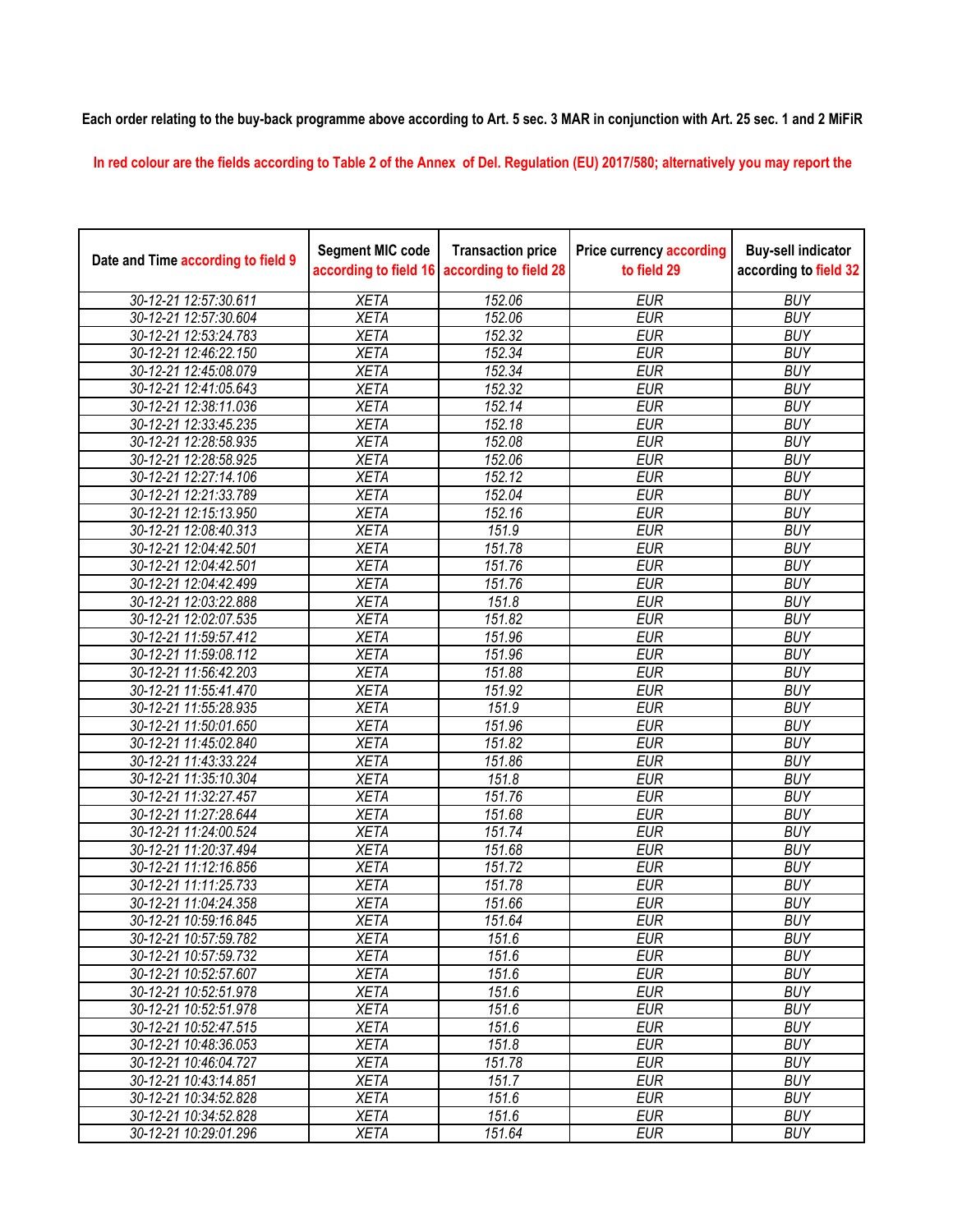| 30-12-21 10:20:40.651                          | <b>XETA</b>                | 151.76           | <b>EUR</b>               | <b>BUY</b>               |
|------------------------------------------------|----------------------------|------------------|--------------------------|--------------------------|
| 30-12-21 10:18:00.166                          | <b>XETA</b>                | 151.8            | <b>EUR</b>               | <b>BUY</b>               |
| 30-12-21 10:17:51.225                          | <b>XETA</b>                | 151.82           | <b>EUR</b>               | <b>BUY</b>               |
| 30-12-21 10:11:09.198                          | <b>XETA</b>                | 151.64           | <b>EUR</b>               | <b>BUY</b>               |
| 30-12-21 10:06:01.910                          | <b>XETA</b>                | 151.7            | <b>EUR</b>               | <b>BUY</b>               |
| 30-12-21 10:03:45.379                          | <b>XETA</b>                | 151.76           | <b>EUR</b>               | <b>BUY</b>               |
| 30-12-21 10:00:31.475                          | <b>XETA</b>                | 151.86           | <b>EUR</b>               | <b>BUY</b>               |
| 30-12-21 09:59:29.865                          | <b>XETA</b>                | 151.84           | <b>EUR</b>               | <b>BUY</b>               |
| 30-12-21 09:54:30.207                          | <b>XETA</b>                | 151.94           | <b>EUR</b>               | <b>BUY</b>               |
| 30-12-21 09:50:14.839<br>30-12-21 09:46:46.976 | <b>XETA</b><br><b>XETA</b> | 151.92<br>152.02 | <b>EUR</b><br><b>EUR</b> | <b>BUY</b><br><b>BUY</b> |
| 30-12-21 09:43:38.473                          | <b>XETA</b>                | 152.02           | <b>EUR</b>               | <b>BUY</b>               |
| 30-12-21 09:37:16.720                          |                            |                  |                          | <b>BUY</b>               |
|                                                | <b>XETA</b>                | 151.98           | <b>EUR</b>               |                          |
| 30-12-21 09:35:43.541                          | <b>XETA</b>                | 151.94           | <b>EUR</b>               | <b>BUY</b>               |
| 30-12-21 09:33:23.093                          | <b>XETA</b>                | 152.04           | <b>EUR</b>               | <b>BUY</b>               |
| 30-12-21 09:31:23.305                          | <b>XETA</b>                | 151.92           | <b>EUR</b>               | <b>BUY</b>               |
| 30-12-21 09:28:35.356                          | <b>XETA</b>                | 151.82           | <b>EUR</b>               | <b>BUY</b>               |
| 30-12-21 09:26:55.806                          | <b>XETA</b>                | 151.76           | <b>EUR</b>               | <b>BUY</b>               |
| 30-12-21 09:19:56.900                          | <b>XETA</b>                | 151.74           | <b>EUR</b>               | <b>BUY</b>               |
| 30-12-21 09:19:49.865                          | <b>XETA</b>                | 151.72           | <b>EUR</b>               | <b>BUY</b>               |
| 30-12-21 09:14:52.894                          | <b>XETA</b>                | 151.78           | <b>EUR</b>               | <b>BUY</b>               |
| 30-12-21 09:10:00.149                          | <b>XETA</b>                | 152.02           | <b>EUR</b>               | <b>BUY</b>               |
| 30-12-21 09:06:39.213                          | <b>XETA</b>                | 151.86           | <b>EUR</b>               | <b>BUY</b>               |
| 30-12-21 09:04:49.757                          | <b>XETA</b>                | 151.8            | <b>EUR</b>               | <b>BUY</b>               |
| 30-12-21 09:03:27.592                          | <b>XETA</b>                | 151.66           | <b>EUR</b>               | <b>BUY</b>               |
| 30-12-21 09:00:30.108                          | <b>XETA</b>                | 151.66           | <b>EUR</b>               | <b>BUY</b>               |
| 30-12-21 09:00:30.108                          | <b>XETA</b>                | 151.66           | <b>EUR</b>               | <b>BUY</b>               |
| 30-12-21 08:58:17.641                          | <b>XETA</b>                | 151.66           | <b>EUR</b>               | <b>BUY</b>               |
| 30-12-21 08:56:47.730                          | <b>XETA</b>                | 151.68           | <b>EUR</b>               | <b>BUY</b>               |
| 30-12-21 08:51:15.752                          | <b>XETA</b>                | 151.54           | <b>EUR</b>               | <b>BUY</b>               |
| 30-12-21 08:51:15.752                          | <b>XETA</b>                | 151.54           | <b>EUR</b>               | <b>BUY</b>               |
| 30-12-21 08:48:16.223                          | <b>XETA</b>                | 151.62           | <b>EUR</b>               | <b>BUY</b>               |
| 30-12-21 08:46:22.656                          | <b>XETA</b>                | 151.62           | <b>EUR</b>               | <b>BUY</b>               |
| 30-12-21 08:46:22.647                          | <b>XETA</b>                | 151.6            | <b>EUR</b>               | <b>BUY</b>               |
| 30-12-21 08:43:54.962                          | <b>XETA</b>                | 151.54           | <b>EUR</b>               | <b>BUY</b>               |
| 30-12-21 08:39:23.492                          | <b>XETA</b>                | 151.4            | <b>EUR</b>               | <b>BUY</b>               |
| 30-12-21 08:38:49.442                          | <b>XETA</b>                | 151.36           | <b>EUR</b>               | <b>BUY</b>               |
| 30-12-21 08:35:00.869                          | <b>XETA</b>                | 151.54           | <b>EUR</b>               | <b>BUY</b>               |
| 30-12-21 08:34:14.787                          | <b>XETA</b>                | 151.58           | <b>EUR</b>               | <b>BUY</b>               |
| 30-12-21 08:32:24.197                          | <b>XETA</b>                | 151.6            | <b>EUR</b>               | <b>BUY</b>               |
| 30-12-21 08:30:06.560                          | <b>XETA</b>                | 151.86           | <b>EUR</b>               | <b>BUY</b>               |
| 30-12-21 08:22:12.181                          | <b>XETA</b>                | 151.82           | <b>EUR</b>               | <b>BUY</b>               |
| 30-12-21 08:22:12.176                          | <b>XETA</b>                | 151.8            | <b>EUR</b>               | <b>BUY</b>               |
| 30-12-21 08:21:17.404                          | <b>XETA</b>                | 151.86           | EUR                      | <b>BUY</b>               |
| 30-12-21 08:18:33.677                          | <b>XETA</b>                | 151.74           | <b>EUR</b>               | <b>BUY</b>               |
| 30-12-21 08:18:33.677                          | <b>XETA</b>                | 151.72           | <b>EUR</b>               | <b>BUY</b>               |
| 30-12-21 08:18:33.671                          | <b>XETA</b>                | 151.72           | <b>EUR</b>               | <b>BUY</b>               |
| 30-12-21 08:18:33.670                          | <b>XETA</b>                | 151.72           | <b>EUR</b>               | <b>BUY</b>               |
| 30-12-21 08:18:25.444                          | <b>XETA</b>                | 151.74           | <b>EUR</b>               | <b>BUY</b>               |
| 30-12-21 08:18:07.584                          | <b>XETA</b>                | 151.72           | <b>EUR</b>               | <b>BUY</b>               |
|                                                |                            |                  |                          |                          |
| 30-12-21 08:14:32.177                          | <b>XETA</b>                | 151.72           | <b>EUR</b>               | <b>BUY</b>               |
| 30-12-21 08:14:32.177                          | <b>XETA</b>                | 151.72           | <b>EUR</b>               | <b>BUY</b>               |
| 30-12-21 08:12:56.369                          | <b>XETA</b>                | 151.82           | <b>EUR</b>               | <b>BUY</b>               |
| 30-12-21 08:10:02.701                          | <b>XETA</b>                | 151.6            | EUR                      | <b>BUY</b>               |
| 30-12-21 08:06:49.948                          | <b>XETA</b>                | 151.46           | <b>EUR</b>               | <b>BUY</b>               |